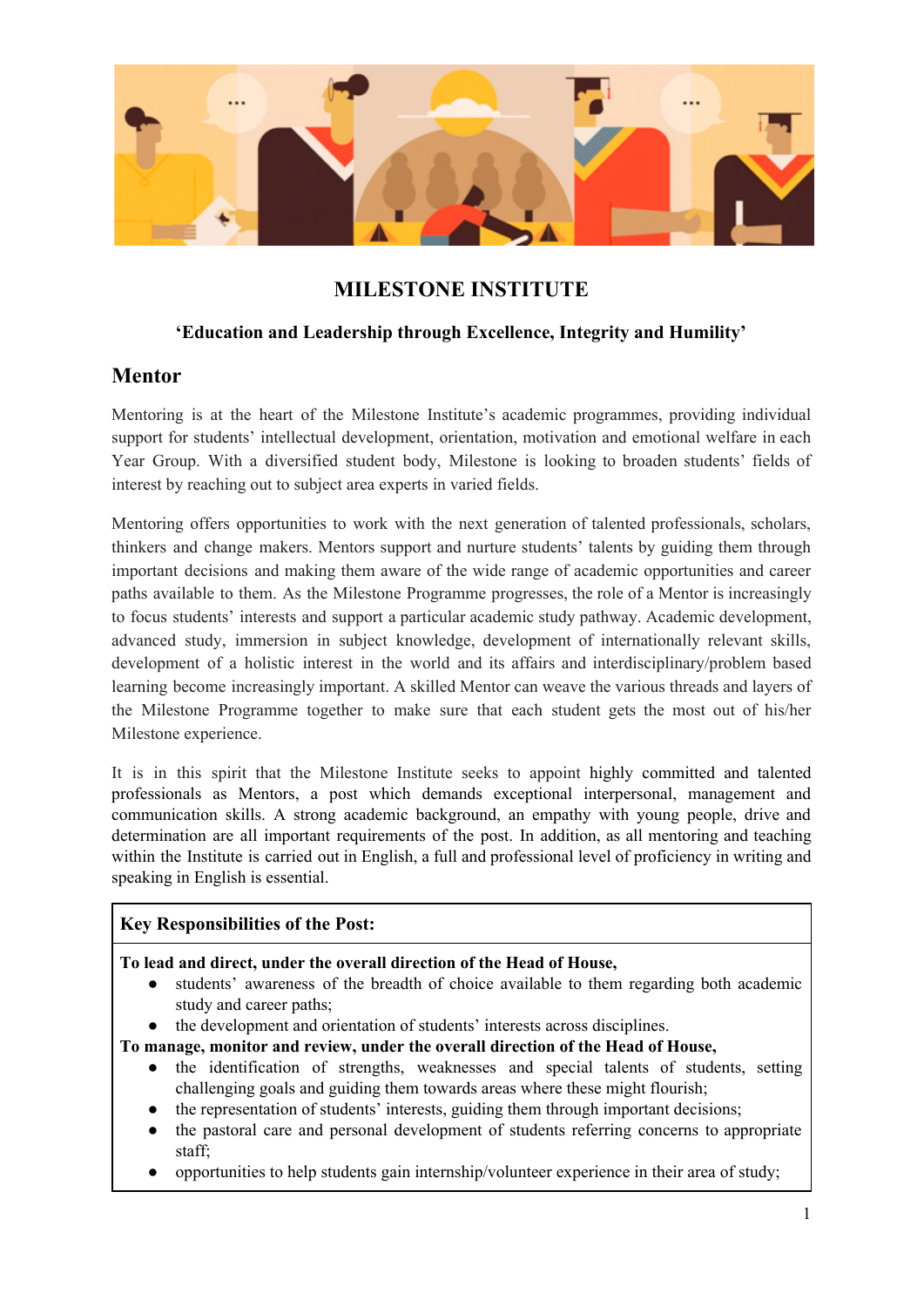- involvement of students in extracurricular activities in and outside Milestone, encouraging an active role in Student Life;
- an understanding of advanced academic material in students' area of interest, developing general academic skills.

#### **To promote and maintain:**

a lively interest in new initiatives in education at local, National and International levels including the development and use of new technologies, strategies and activities to enhance teaching and learning.

#### **Application Process:**

Application is by Letter and Curriculum Vitae via the application link [HERE](https://milestone-institute.org/milestone-institute-faculty-application-form/).

Shortlisted candidates will be required on the interview day to prepare certain tasks depending on which post they apply to. Applicants that apply for both posts will be expected to prepare for the Module Leader task.

Instructions for the Letter of Application and Additional Tasks are indicated on the guidelines available [HERE.](https://milestone-institute.org/wp-content/uploads/2016/09/Letters-of-Application-and-Additional-Tasks-Mentor-and-Module-Leader.docx)

Shortlisted and unsuccessful candidates will be notified.

#### **Disclaimer:**

The Milestone Institute constantly looks for highly committed and talented professionals. Although its prime recruitment period is usually before the start of a new Academic Year, the Institute welcomes applications all year long. Please keep in mind that applications will be weighed by a combination of the applicant's profile and the Institute's recruitment needs.

#### **Conditions of Service:**

- This is a flexible post, requiring a commitment of **12 x 60 minutes contact time per student for an academic year**. This should be seen as a) non-negotiable face-to-face contact time to meet the student b) a framework which should be used to enable frequency and be adjusted to meet the goals of a given year group, the needs of the student and it also includes preparation, training, reporting or meeting with parents.
- Fixed term contract, duration of **one academic year**.
- Mentoring sessions are expected to take place at the Institute's Headquarters: [1062,](https://goo.gl/maps/tZxVXqFroqA2) [Budapest,](https://goo.gl/maps/tZxVXqFroqA2) Bajza utca 44.
- The post holder should have the right to work in Hungary and might be subject to a local police check.

#### **Remuneration**

The Milestone Institute has a complex remuneration system which reflects each Mentor's professional development path.

There are four bands according to levels of experience and autonomy of mentoring practice:

#### **Novice: 110 000 HUF per mentee, paid in three instalments over the Academic Year**